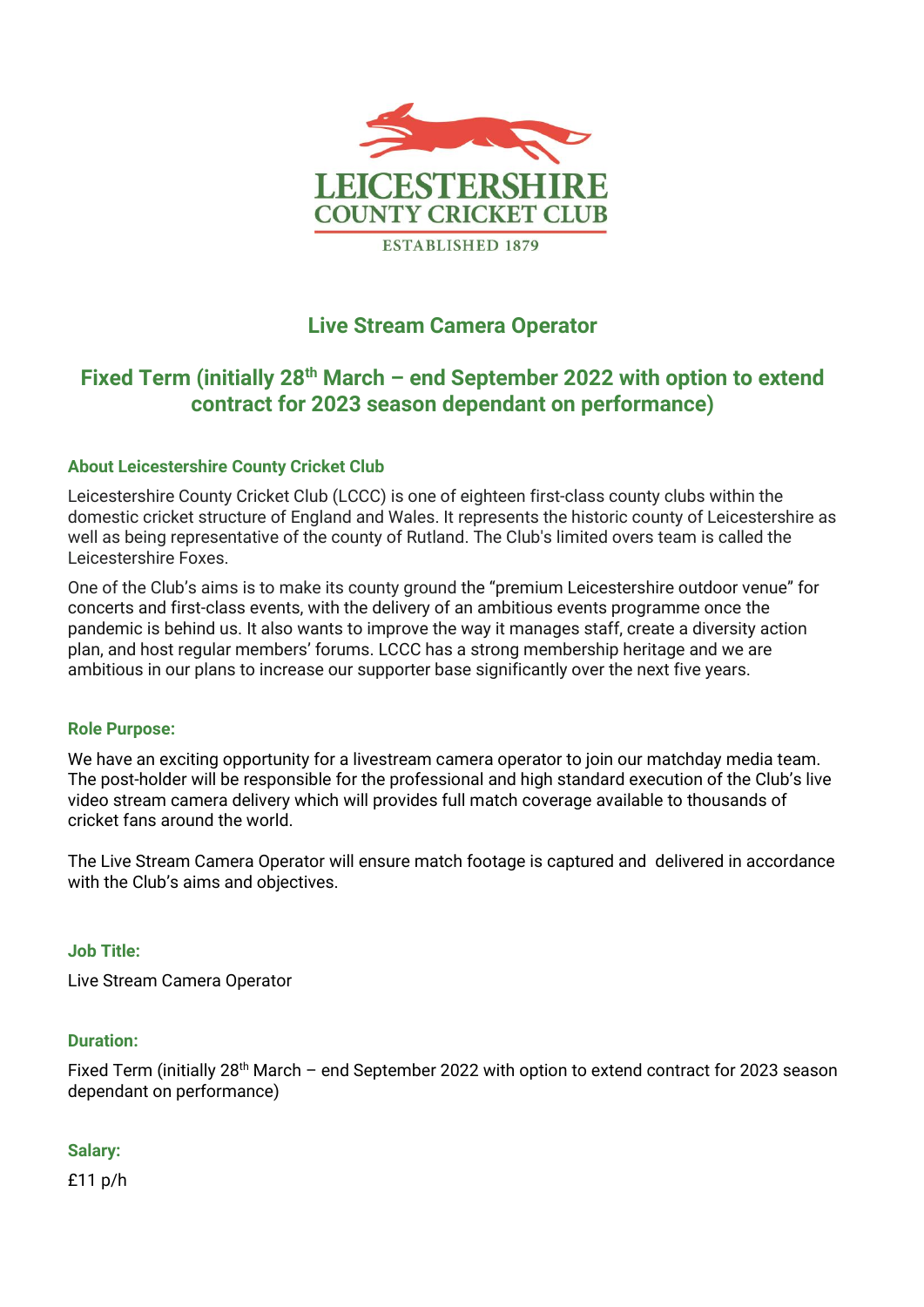### **Working Week:**

Flexible – match days

## **Responsible for:**

Leicestershire County Cricket Club's live stream camera operation for all home matches

#### **Location:**

Uptonsteel County Ground, Grace, Road, Leicester, LE2 8AD

### **Main Roles and Responsibilities:**

- To ensure the allocated cameras in place and working correctly pre-match and put away safely post-match
- To operate the camera during play, ensuring that we are continuously delivering a high class engaging viewing experience by capturing continuous live play action.
- Constantly aware that video capture from the camera is fed to the live stream

### **Person Specification:**

- Must live within commuting distance of the Uptonsteel County Cricket Ground
- Must be able to work all match days including weekend and evening fixtures (Season starts on 28<sup>th</sup> March 2022)
- The post holder may be required to perform their duties and/or additional work, or attend training outside of normal office hours

# **Required Skills:**

- Preferable experience and confidence in operating camera or video production
- Fast learner
- Preferable knowledge of cricket (although not essential)
- Calm under pressure
- Good communication skills

# **Equal Opportunities in Employment Policy Statement**

Leicestershire County Cricket Club will ensure that all existing and potential employees receive equal consideration, and is committed to the elimination of unlawful or unfair discrimination on the grounds of gender, race, disability, colour, ethnic and national origin, nationality, sexuality, marital status, responsibility for dependents, religion, trade union activity and age.

It is the intention of Leicestershire County Cricket Club that its work force, at all levels, should reflect the composition of the city's population. To achieve this Leicestershire